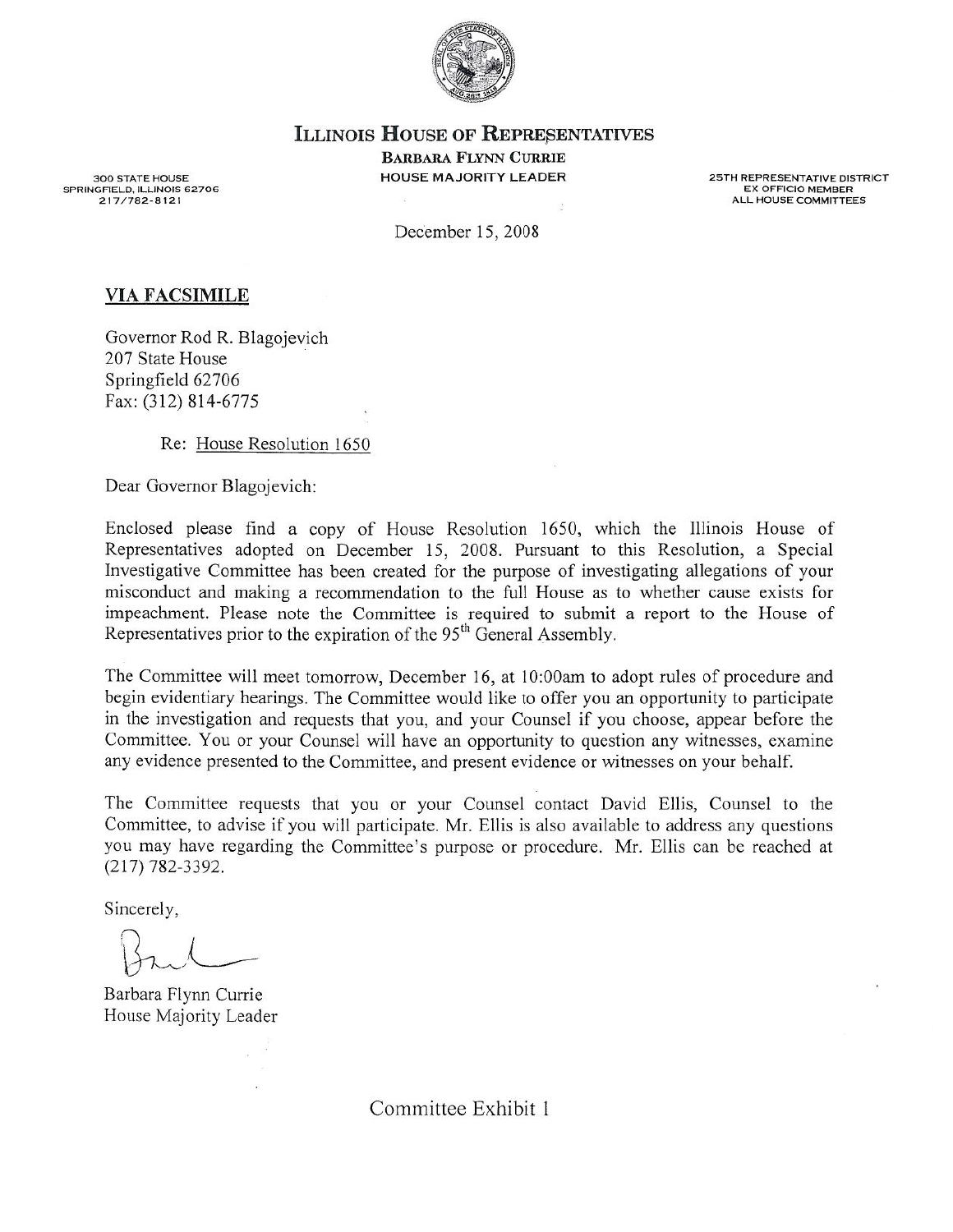

GENERAL ASSEMBLY STATE OF ILUNOl5 HOUSE OF REPRESENTATIVES

December 15, 2008

412 State House Springfield, Illinois 62706 217-782-3392 fax: 217-557-7599 dellis@hds.ilga.gov

## VIA FACSIMILE

David W. Ellis Chief Legal Counsel to the Speaker

House of

Sheldon Sorosky Kaplan & Sorosky 158 West Eric Street Chicago, Illinois Fax: 312-640-1785

Re: Special Investigative Committee

Dear Mr. Sorosky,

In my capacity as Chief Legal Counsel to the Speaker of the Illinois House of Representatives, Michael J. Madigan, I have been attempting to speak with you by telephone this morning as a courtesy. I am contacting you because <sup>I</sup> understand you have been retained as counsel by the Governor. It is my expectation that, today, the Illinois House of Representatives will consider action to create a Special Investigative Committee to investigate allegations of misconduct against Governor Rod R. Blagojevich and to determine whether there exists cause for impeaching the Governor. In that event, the Special Investigative Committee's hearings would begin tomorrow, Tuesday, December 16, 2008, probably in the early morning.

The Governor may be present at these hearings and he may have counsel present. My intent this morn ing was simply to give you advance notice of the potential creation of that committee and the possibility of committee hearings beginning tomorrow. If the House takes formal action to create this Committee today, the Governor will be advised and I will contact you again. You can reach me at (217) 782-3392 and 1 will be happy to share any additional information.

Sincerely,

David W. Ellis

DWE/ss

Committee Exhibit 1